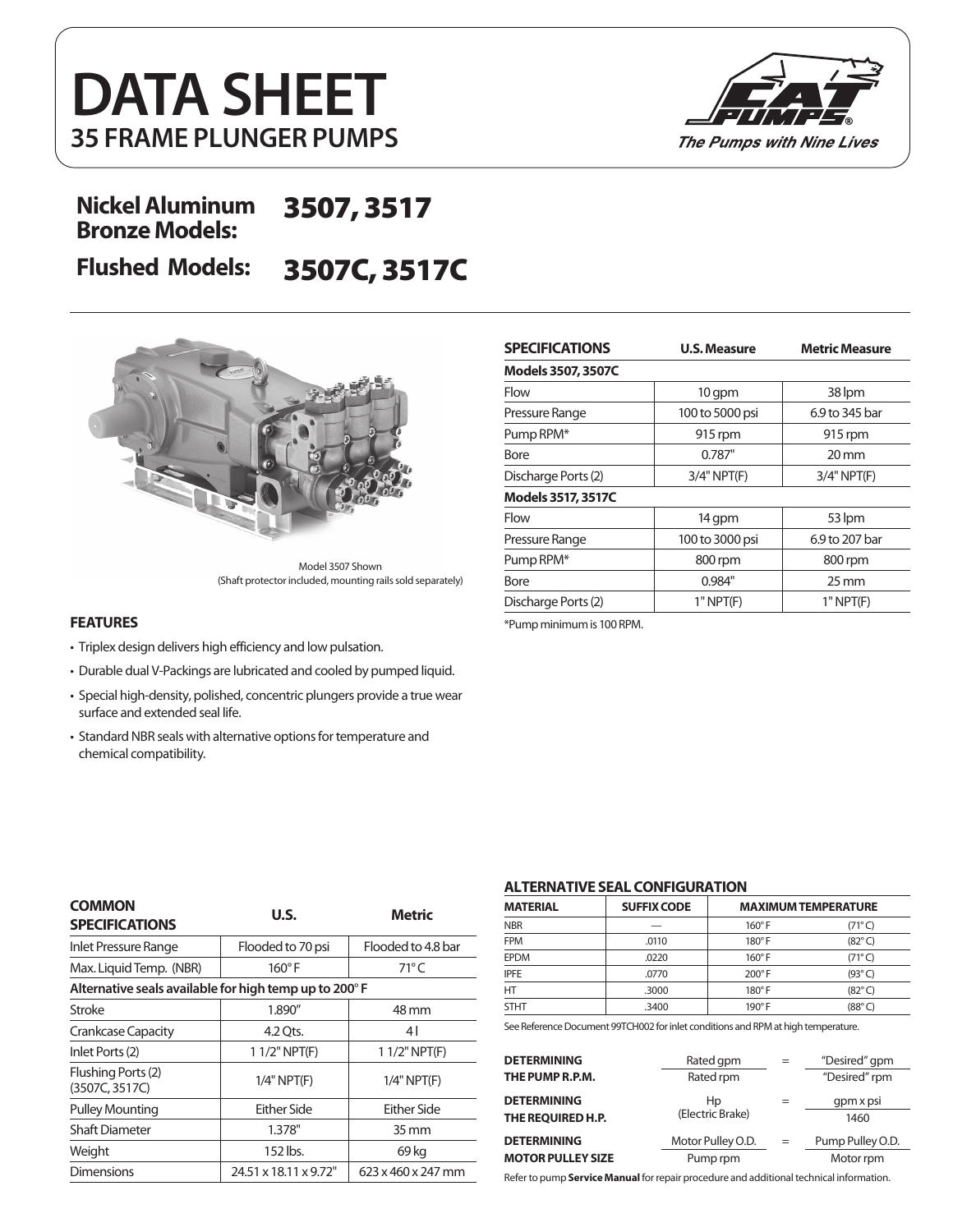## **PARTS LIST**

| <b>ITEM</b> | <b>PART</b>      | <b>NUMBER MATL</b>          | <b>PART</b>      |                             | <b>NUMBER MATL DESCRIPTION</b>                                                                     | <b>QTY</b>        |
|-------------|------------------|-----------------------------|------------------|-----------------------------|----------------------------------------------------------------------------------------------------|-------------------|
| 5           | 3507/C<br>96049  | S                           | 3517/C<br>96049  | S                           | Screw, HH Sems (M10x25) (See Tech Bulletin 125) [06/18]                                            | 8                 |
| 8           | 134604           | <b>ALE</b>                  | 134604           | <b>ALE</b>                  | Cover, Bearing (See Tech Bulletin 125) [06/18]                                                     | $\overline{2}$    |
| 9           | 815279           | <b>FBR</b>                  | 815279           | <b>FBR</b>                  | Shim, Split, 2 pc (See Tech Bulletin 125) [06/18]                                                  | 2                 |
| 10          | 12398            | <b>NBR</b>                  | 12398            | <b>NBR</b>                  | O-Ring, Bearing Cover - 70D                                                                        | $\overline{2}$    |
| 11          | 13296            | <b>NBR</b>                  | 13296            | <b>NBR</b>                  | Seal, Oil, Crankshaft                                                                              | $\overline{2}$    |
| 15          | 29326            | <b>STL</b>                  | 29326            | <b>STL</b>                  | Bearing, Roller                                                                                    | 2                 |
| 20          | 121467           | <b>TNM</b>                  | 121467           | <b>TNM</b>                  | Rod, Connecting Assy (Inclds: 21, 22, 23) [10/00]                                                  | 3                 |
| 21          | 126749           | <b>STCPR</b>                | 126749           | <b>STCPR</b>                | Washer, Locking (M10)                                                                              | 3                 |
| 22<br>23    | 126593<br>122045 | <b>STCPR</b><br><b>STZP</b> | 126593<br>122045 | <b>STCPR</b><br><b>STZP</b> | Washer, Flat (M10)<br>Screw, HH (M10x55)                                                           | 6<br>6            |
| 25          | 29325            | <b>FCM</b>                  | 29325            | <b>FCM</b>                  | Crankshaft, Dual End (M48)                                                                         | $\mathbf{1}$      |
| 31          | 828710           | PE                          | 828710           | PE                          | Protector, Oil Cap w/Foam Gasket                                                                   | $\mathbf{1}$      |
| 32          | 43211            | ABS                         | 43211            | ABS                         | Cap, Oil Filler                                                                                    | $\mathbf{1}$      |
| 33          | 14177            | <b>NBR</b>                  | 14177            | <b>NBR</b>                  | O-Ring, Oil Filler Cap - 70D                                                                       | $\mathbf{1}$      |
| 34          | 126743           | <b>STCPR</b>                | 126743           | <b>STCPR</b>                | Bolt, Eye (M12x1.75) (For Lifting Pump Only)                                                       | 1                 |
| 37          | 92241            | PC                          | 92241            | PC                          | Gauge, Bubble Oil w/Gasket - 80D                                                                   | $\mathbf{1}$      |
| 38          | 44428            | <b>NBR</b>                  | 44428            | <b>NBR</b>                  | Gasket, Flat Oil Gauge - 80D                                                                       | $\mathbf{1}$      |
| 40<br>48    | 125753<br>25625  | S<br><b>STCP</b>            | 125753<br>25625  | S<br><b>STCP</b>            | Screw, HH Sems (M8x25)<br>Plug, Drain (1/4"x19BSP)                                                 | 8<br>$\mathbf{1}$ |
| 49          | 23170            | <b>NBR</b>                  | 23170            | <b>NBR</b>                  | O-Ring, Drain Plug - 70D                                                                           | 1                 |
| 50          | 45936            | <b>ALE</b>                  | 45936            | <b>ALE</b>                  | Cover, Rear (See Tech Bulletin 118)                                                                | $\mathbf{1}$      |
| 51          | 16612            | <b>NBR</b>                  | 16612            | <b>NBR</b>                  | O-Ring, Cover - 70D                                                                                | 1                 |
| 53          | 134784           | <b>ALE</b>                  | 134784           | <b>ALE</b>                  | Crankcase Assy (Inclds: 34, 54) (See Tech Bulletin 118, 125) [06/18]                               | 1                 |
| 54          | 27488            | S.                          | 27488            | S.                          | Pin, Guide                                                                                         | $\overline{2}$    |
| 56          | 27790            | <b>POP</b>                  | 27790            | <b>POP</b>                  | Pan, Oil                                                                                           | 1                 |
| 59          | 92538            | S                           | 92538            | S.                          | Screw, HHC Sems (M6x16)                                                                            | $\overline{2}$    |
| 64<br>65    | 43864<br>45118   | <b>CM</b><br>SSZZ           | 43864<br>45116   | <b>CM</b><br>SSZZ           | Pin, Crosshead<br>Rod, Plunger                                                                     | 3<br>3            |
| 69          | 126587           | <b>STCPR</b>                | 126587           | <b>STCPR</b>                | Washer, Oil Seal                                                                                   | 3                 |
| 70          | 100488           | <b>NBRS</b>                 | 100488           | <b>NBRS</b>                 | Seal, Oil, Crankcase                                                                               | 3                 |
|             | 44739            | <b>FPM</b>                  | 44739            | <b>FPM</b>                  | Seal, Oil, Crankcase                                                                               | 3                 |
| 75          | 43506            | S                           | 43865            | S                           | Slinger, Barrier                                                                                   | 3                 |
| 88          | 45675            | S                           | 45676            | S                           | Washer, Keyhole                                                                                    | 3                 |
| 90          | 43945            | CC                          | 43866            | CC                          | Plunger (M20x145) Model 3507,3507C, Plunger (M25x145) Model 3517, 3517C                            | 3                 |
| 95          | 89779            | S                           | 89778            | SS                          | Stud, Retainer (M7x123) Model 3507, 3507C, Stud, Retainer (M10x135) Model 3517, 3517C              | 3                 |
| 96<br>97    | 20184<br>14190   | PTFE<br><b>NBR</b>          | 20189<br>11345   | <b>PTFE</b><br><b>NBR</b>   | Back-up-Ring, Plunger Retainer<br>O-Ring, Plunger Retainer - 70D                                   | 3<br>3            |
| 98          | 44069            | SS                          | 44085            | SS                          | Gasket, Plunger Retainer (M7) Model 3507, 3507C, Gasket, Plunger Retainer (M10) Model 3517, 3517C  | 3                 |
| 99          | 44068            | SS                          | 44084            | SS                          | Retainer, Plunger (M7) Model 3507, 3507C, Retainer, Plunger (M10) Model 3517, 3517C                | 3                 |
| 100         | 814279           | <b>PVDF</b>                 | 814279           | <b>PVDF</b>                 | Retainer, Seal [See Tech Bulletin 105]                                                             | 3                 |
| 101         | 44095            | $\qquad \qquad$             | 44096            |                             | Wick                                                                                               | 3                 |
| 104         | 43875            | <b>NBR</b>                  | 43875            | <b>NBR</b>                  | O-Ring, Adapter - 70D                                                                              | 3                 |
| 105         | 44073            | <b>NAB</b>                  | 44088            | <b>NAB</b>                  | Adapter, LPS                                                                                       | 3                 |
| 106<br>107  | 44071<br>44074   | <b>NBR</b><br>SS            | 44086<br>44089   | <b>NBR</b><br>SS            | Seal, LPS w/SS-Spg<br>Washer, LPS                                                                  | 3<br>3            |
| 110         | 44206            | <b>NAB</b>                  | 44206            | <b>NAB</b>                  | Manifold, Inlet                                                                                    | $\mathbf{1}$      |
|             | 125970           | <b>NAB</b>                  | 125970           | <b>NAB</b>                  | Manifold, Inlet, Flushed (1/4" Inlet Port) 3507C, 3517C                                            | $\mathcal{I}$     |
| 112         | 11379            | <b>NBR</b>                  | 11379            | <b>NBR</b>                  | O-Ring, Inlet Manifold - 70D                                                                       | 3                 |
| 117         | 44585            | S.                          | 44585            | S.                          | Screw, HSH (M14x40)                                                                                | 4                 |
| 123         | 12391            | <b>NBR</b>                  | 12391            | <b>NBR</b>                  | O-Ring, V-Packing Cylinder - 70D                                                                   | 3                 |
| 124         | 44075            | NAB                         | 44090            | <b>NAB</b>                  | Cylinder, V-Packing                                                                                | 3                 |
| 126         | 44076            | NAB                         | 44091            | <b>NAB</b>                  | Adapter, Female<br>V-Packing Model 3507, 3507C, V-Packing Model 3517, 3517C                        | 3                 |
| 127<br>128  | 44607<br>44077   | STG<br><b>NAB</b>           | 44610<br>44092   | STG<br><b>NAB</b>           | Adapter, Male                                                                                      | 9/6<br>3          |
| 155         | 17622            | <b>NBR</b>                  | 11379            | <b>NBR</b>                  | O-Ring, V-Packing Spacer                                                                           | 6                 |
| 156         | 28675            | PTFE                        | 28243            | <b>PTFE</b>                 | Back-up-Ring, V-Packing Spacer                                                                     | 6                 |
| 157         | 46668            | SS                          | 44093            | <b>NAB</b>                  | Spacer, V-Packing                                                                                  | 3                 |
| 162         | 21985            | PTFE                        | 21985            | PTFE                        | Back-up-Ring, Seat                                                                                 | 6                 |
| 163         | 26089            | <b>NBR</b>                  | 26089            | <b>NBR</b>                  | O-Ring, Seat - 80D                                                                                 | 6                 |
| 164         | 44080            | SS                          | 44080            | SS                          | Seat                                                                                               | 6                 |
| 166         | 44081            | SS<br>SS                    | 44081            | SS<br>SS                    | Valve                                                                                              | 6                 |
| 167<br>168  | 44082<br>44735   | <b>PVDF</b>                 | 44082<br>44735   | <b>PVDF</b>                 | Spring<br>Retainer, Spring                                                                         | 6<br>6            |
| 170         | 44794            | SS                          | 44794            | SS                          | Washer, Spring Retainer                                                                            | 6                 |
| 171         | 44793            | SS                          | 44793            | SS                          | Spring, Coil, Valve Plug                                                                           | 6                 |
| 172         | 15853            | <b>NBR</b>                  | 15853            | <b>NBR</b>                  | O-Ring, Valve Plug - 70D                                                                           | 6                 |
| 173         | 20224            | PTFE                        | 20224            | <b>PTFE</b>                 | Back-up-Ring, Valve Plug                                                                           | 6                 |
| 174         | 44795            | <b>NAB</b>                  | 44795            | <b>NAB</b>                  | Plug, Valve                                                                                        | 6                 |
|             | 76795            | <b>NAB</b>                  | 76795            | <b>NAB</b>                  | Plug, Valve with 1/4" NPT(F) Port (Not Shown)                                                      | 1                 |
| 175         | 87951            | S                           | 87951            | S                           | Screw, HSH (M10x30)                                                                                | 36                |
| 185<br>188  | 46561<br>89981   | <b>NAB</b><br>S             | 46565<br>89981   | <b>NAB</b><br>S             | Manifold, Discharge [10/99]<br>Screw, HSH (M12x70)                                                 | $\mathbf{1}$<br>8 |
| 250         | 855042           | <b>NY</b>                   | 855042           | NY                          | Protector, Shaft, w/2 Screws, Lockwashers and Washers (Included with Pump) (See Tech Bulletin 125) | 1                 |
|             |                  |                             |                  |                             |                                                                                                    |                   |

**Bold print part numbers are unique to a particular pump model.** *Italics are optional items.* [ ] Date of latest production change.

u Silcone Oil/Grease Required R Components comply with RoHS Directive. \*Review material codes for individual items (STG generally may be used as alternate).

For additional technical information see www.catpumps.com/literature/tech-bulletins.

MATERIAL CODES (Not Part of Part Number): ABS=ABS Plastic ALE=Aluminum Epoxy CC=Ceramic CM=Chrome-Moly EPDM=Ethylene Propylene Diene Monomer F=Cast Iron FBR=Fiber FCM=Forged Chrome-moly FPM=Fluorocarbon NAB=Nickel Aluminum Bronze NBR=Medium Nitrile (Buna-N) NBRS=Buna, Silicone Free NY=Nylon PC=Poly Carbonate PE=Polyethylene POP=Polyproplene PTFE=Pure Polytetrafluoroethylene PVDF=Polyvinylidene Fluoride S=304SS SFTA=Special Blend PTFE Tan SFTB=Special Blend PTFE Black SS=316SS STG=Special Blend PTFE White SSZZ=316SS/Zamak STL=Steel STCP=Steel/Chrome Plated STZP=Steel/Zinc Plated TNM=Special High Strength ZP=Zinc Plated

**Standard and optional Seal Kits and Valve Kits listed on pages 3 and 4. Optional Parts and Accessories and Service parts listed on Page 3.**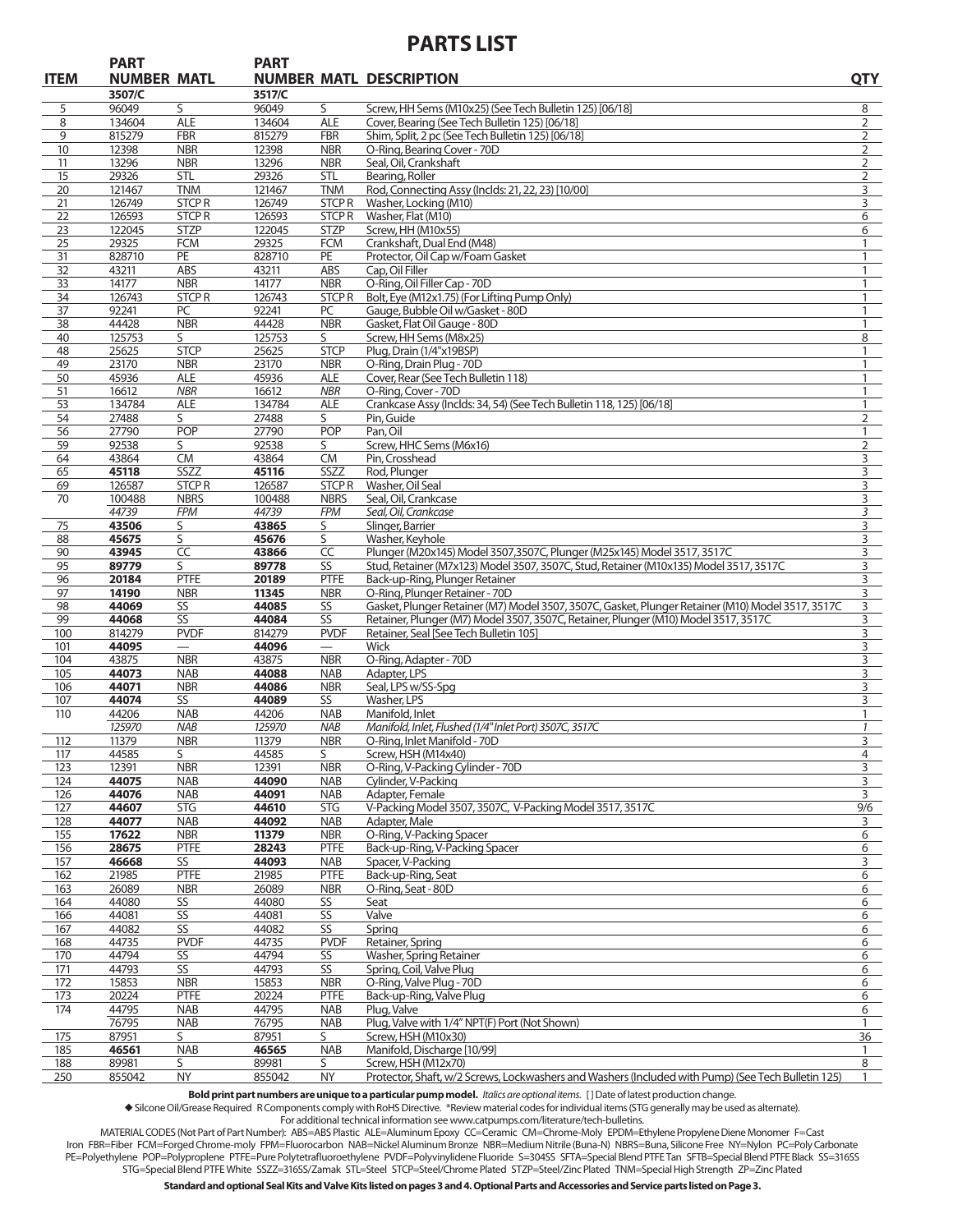## **EXPLODED VIEW**



January 2020

#### **OPTIONAL PARTS AND ACCESSORIES**

| <b>PART</b> | <b>DESCRIPTION</b>                    | <b>QTY</b> |
|-------------|---------------------------------------|------------|
| 34021       | Key, M10 x 8 x 70                     |            |
| 92674       | Mount, Rail Assembly (STZP R)         |            |
| 34039       | Mount, Direct (S)                     |            |
| 990013      | Hub, "B", 35 mm (STL)                 |            |
| 80540       | Screwing, Adjusting M12 x 100         |            |
| 30278       | Oiler (1 oz) (Not Shown)              |            |
| 34314       | Kit, Oil Drain                        |            |
| 819000      | Assy, Crankcase, Cast Iron Conversion |            |

### **SERVICE PARTS**

| <b>PART</b> | <b>DESCRIPTION</b>                            | <b>QTY</b> |
|-------------|-----------------------------------------------|------------|
| 31037       | Kit, Seal - Standard NBR (3507,3507C)         |            |
| 31038       | Kit, Seal - Standard NBR (3517,3517C)         |            |
| 34151       | Kit, Valve - Standard NBR                     | 2          |
| 6100        | Oil, Case (12 - 21 oz. bottle)                |            |
| 6119        | Lubricant, Anti-Seize (2 oz)                  |            |
| 6124        | Gasket, Liquid (3 oz)                         |            |
| 30696       | Plier, Reverse                                |            |
| 816755      | Head, Complete - 3507 w/NBR Seals and O-Rings |            |
| 816750      | Head, Complete - 3517 w/NBR Seals and O-Rings |            |